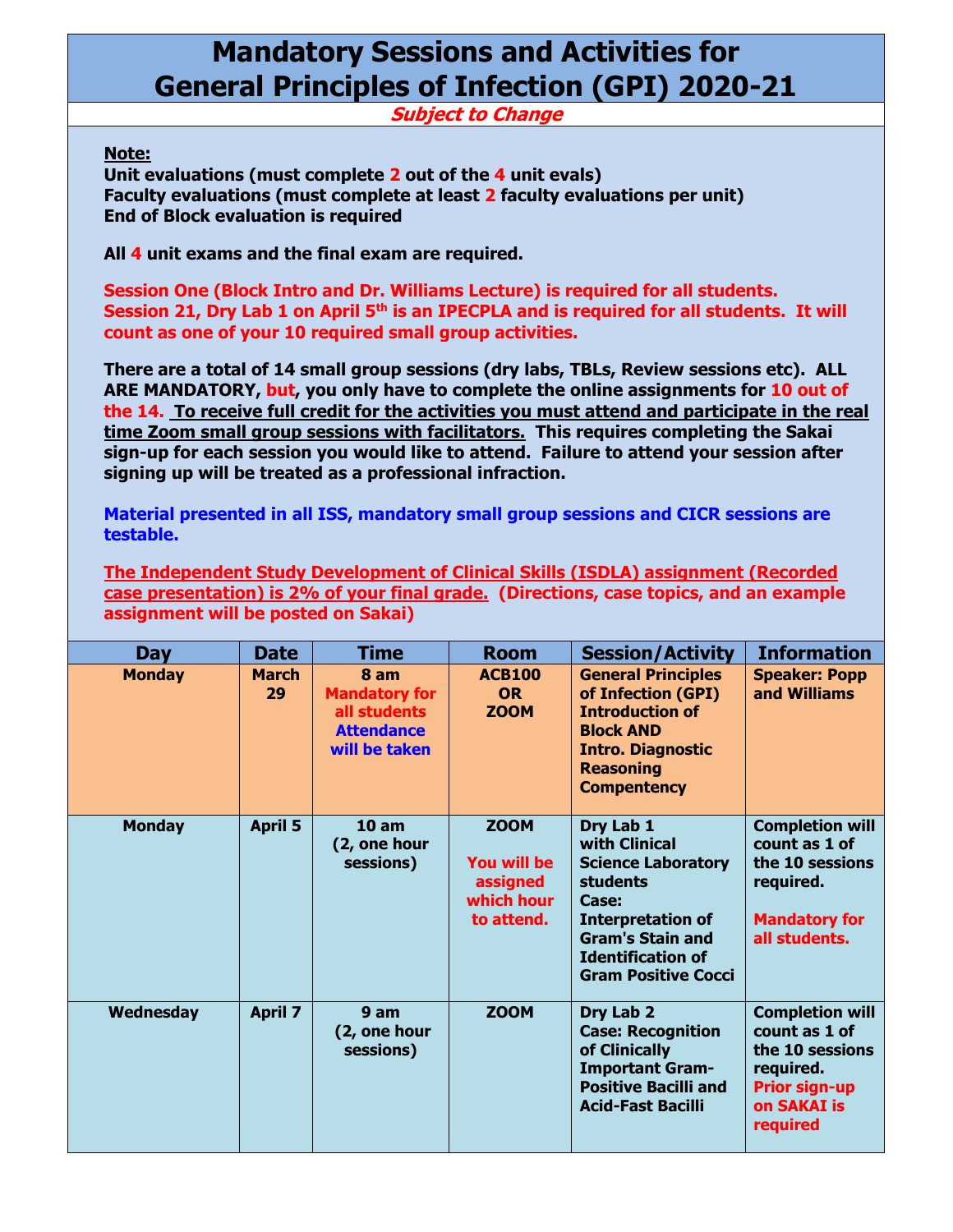| <b>Wednesday</b>                                                | <b>April 7</b>     | $1:30$ pm                                                       | <b>Zoom</b>                                                                         | <b>P3/Docs Small</b><br><b>Group</b>                                                                                                           | <b>Refer to</b><br><b>P3/Docs Sakai</b><br>site for further<br><b>informtion</b>                                                  |
|-----------------------------------------------------------------|--------------------|-----------------------------------------------------------------|-------------------------------------------------------------------------------------|------------------------------------------------------------------------------------------------------------------------------------------------|-----------------------------------------------------------------------------------------------------------------------------------|
| <b>Friday</b>                                                   | <b>April 9</b>     | $9:00$ am<br><b>Begin your</b><br>exam promptly<br>at 9 am      | <b>On-line</b>                                                                      | <b>GPI Exam One</b>                                                                                                                            | <b>Proctored by</b><br><b>Examplify</b>                                                                                           |
|                                                                 |                    | <b>Completion of on-line Evaluations in MedHub for Unit One</b> |                                                                                     |                                                                                                                                                | <b>See Sakai</b><br><b>Calendar for</b><br>further details                                                                        |
| <b>Tuesday</b>                                                  | <b>April</b><br>13 | 10 <sub>am</sub><br>(2, one hour<br>sessions)                   | <b>ZOOM</b>                                                                         | Dry Lab 3<br><b>Case: Identification</b><br>οf<br><b>Enterobacteriaceae</b>                                                                    | <b>Completion will</b><br>count as 1 of<br>the 10 sessions<br>required.<br><b>Prior sign-up</b><br><b>on SAKAI is</b><br>required |
| <b>Thursday</b>                                                 | <b>April</b><br>15 | <b>8 AM</b><br><b>Due on May</b><br>14, 2021<br>at 5 pm         | <b>Independent</b><br><b>Development</b><br>of Clinical<br><b>Skills</b><br>(ISDLA) | <b>ISS Assignment</b><br><b>(Recorded student</b><br>case presentation)<br>2% of final grade                                                   | <b>Use the</b><br>assignment<br>tool in Sakai to<br>upload your<br>assignment.                                                    |
| <b>Tuesday</b>                                                  | <b>April</b><br>20 | 10 <sub>am</sub><br>(2, one hour<br>sessions)                   | <b>ZOOM</b>                                                                         | Dry Lab 4<br><b>Case: Identification</b><br>of Other Gram-<br><b>Negative</b>                                                                  | <b>Completion will</b><br>count as 1 of<br>the 10 sessions<br>required.<br><b>Prior sign-up</b><br>on SAKAI is<br>required        |
| Wednesday                                                       | <b>April</b><br>21 | 9 am<br>(2, one hour<br>sessions)                               | <b>ZOOM</b>                                                                         | <b>GPI Review 01</b><br><b>Topic: DD of</b><br><b>Bacterial Infections</b><br>- Gram $(+)$<br><b>VS</b><br>Gram (-) and<br><b>Pharmacology</b> | <b>Completion will</b><br>count as 1 of<br>the 10 sessions<br>required.<br><b>Prior sign-up</b><br>on SAKAI is<br>required        |
| <b>Friday</b>                                                   | <b>April</b><br>23 | $9:00$ am<br><b>Begin your</b><br>exam promptly<br>at 9 am      | <b>On-line</b>                                                                      | <b>GPI Exam Two</b>                                                                                                                            | <b>Proctored by</b><br><b>Examplify</b>                                                                                           |
| <b>Completion of on-line Evaluations in MedHub for Unit Two</b> |                    |                                                                 |                                                                                     |                                                                                                                                                | <b>See Sakai</b><br><b>Calendar for</b><br>further details                                                                        |
| Wednesday                                                       | <b>April</b><br>28 | 9 am<br>(2, one hour<br>sessions)                               | <b>ZOOM</b>                                                                         | Dry Lab 5<br>Case:<br><b>Pharmacology and</b><br><b>DD Parasites,</b><br><b>Bacteria &amp; Fungi</b>                                           | <b>Completion will</b><br>count as 1 of<br>the 10 sessions<br>required.<br><b>Prior sign-up</b><br>on SAKAI is<br>required        |
| <b>Monday</b>                                                   | May 3              | 9 am<br>(2, one hour<br>sessions)                               | <b>ZOOM</b>                                                                         | Dry Lab 6<br>Case:                                                                                                                             | <b>Completion will</b><br>count as 1 of<br>the 10 sessions<br>required.                                                           |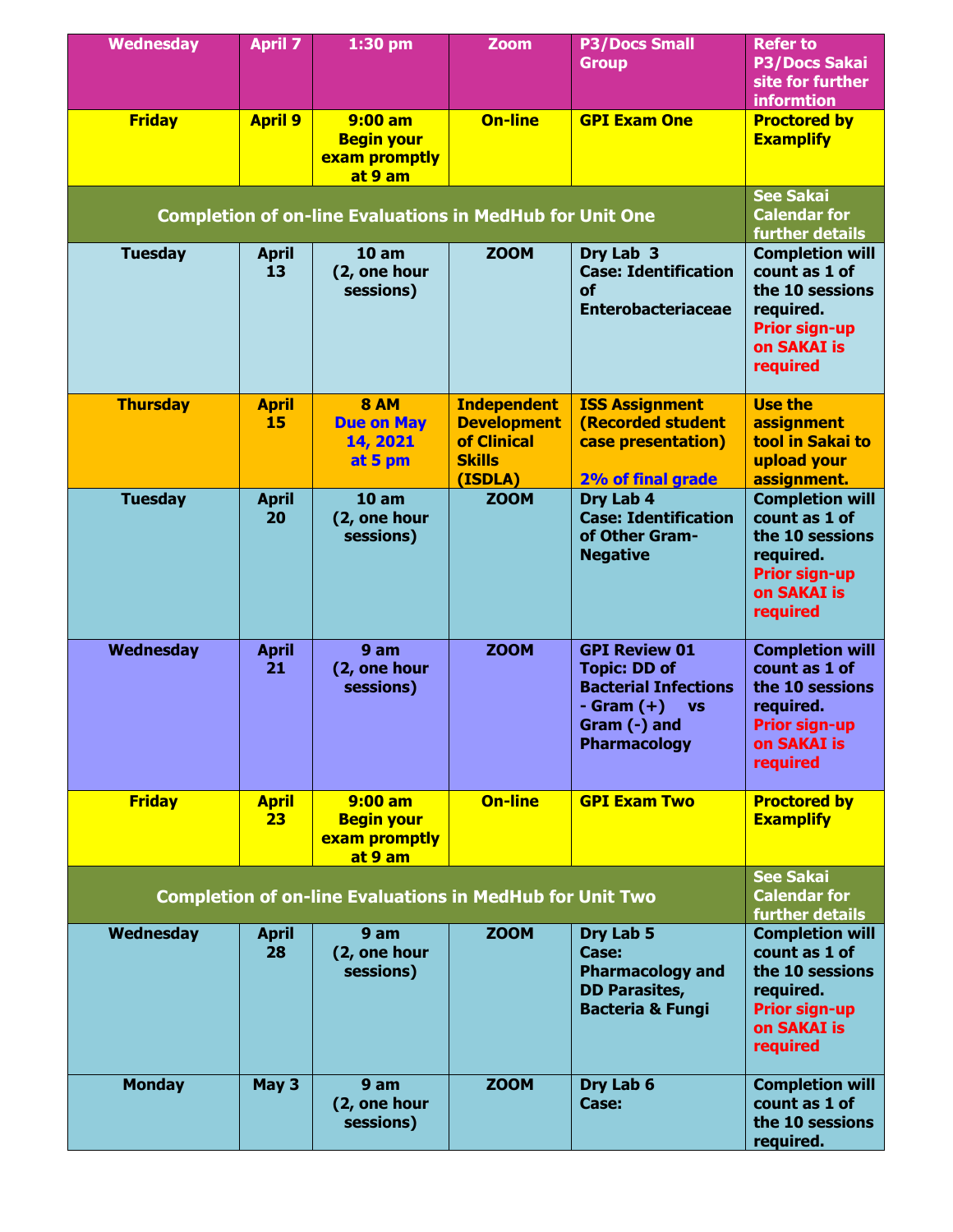|                |                  |                                                                   |                                                                                     |                                                                                           | <b>Prior sign-up</b><br>on SAKAI is<br>required                                                                                   |
|----------------|------------------|-------------------------------------------------------------------|-------------------------------------------------------------------------------------|-------------------------------------------------------------------------------------------|-----------------------------------------------------------------------------------------------------------------------------------|
| <b>Tuesday</b> | May 4            | 9 <sub>am</sub><br>(2, one hour<br>sessions)                      | Zoom                                                                                | Dry Lab 7<br><b>Topic: Infections and</b><br>highlights of<br>parasitology<br>(Helminths) | <b>Completion will</b><br>count as 1 of<br>the 10 sessions<br>required.<br><b>Prior sign-up</b><br>on SAKAI is<br>required        |
| Wednesday      | May 5            | 9 am<br>(2, one hour<br>sessions)                                 | <b>ZOOM</b>                                                                         | <b>GPI Review 3</b>                                                                       | <b>Completion will</b><br>count as 1 of<br>the 10 sessions<br>required.<br><b>Prior sign-up</b><br>on SAKAI is<br>required        |
| <b>Friday</b>  | May 7            | $9:00$ am<br><b>Begin your</b><br>exam promptly<br>at 9 am        | <b>On-line</b>                                                                      | <b>GPI Exam Three</b>                                                                     | <b>Proctored by</b><br><b>Examplify</b>                                                                                           |
|                |                  | <b>Completion of on-line Evaluations in MedHub for Unit Three</b> |                                                                                     |                                                                                           | <b>See Sakai</b><br><b>Calendar for</b><br>further details                                                                        |
| Wednesday      | <b>May</b><br>12 | 1:30 pm                                                           | <b>Zoom</b>                                                                         | <b>P3/Docs Small</b><br><b>Group</b>                                                      | <b>Refer to</b><br><b>P3/Docs Sakai</b><br>site for further<br><b>informtion</b>                                                  |
|                |                  |                                                                   |                                                                                     |                                                                                           |                                                                                                                                   |
| <b>Friday</b>  | <b>May</b><br>14 | 5 pm                                                              | <b>Independent</b><br><b>Development</b><br>of Clinical<br><b>Skills</b><br>(ISDLA) | <b>Reminder: ISDLA</b><br><b>Assignment</b><br><b>Due TODAY at 5 PM</b>                   | <b>Use the</b><br>assignment<br>tool in Sakai to<br>upload your<br>assignment.                                                    |
| <b>Tuesday</b> | <b>May</b><br>18 | 10 <sub>am</sub><br>(2, one hour<br>sessions)                     | <b>ZOOM</b>                                                                         | <b>Case Study</b><br><b>Topic: Virology</b>                                               | <b>Completion will</b><br>count as 1 of<br>the 10 sessions<br>required.<br><b>Prior sign-up</b><br><b>on SAKAI is</b><br>required |
| Wednesday      | <b>May</b><br>19 | 10 <sub>am</sub><br>(2, one hour<br>sessions)                     | <b>ZOOM</b>                                                                         | <b>Team-based</b><br><b>Learning</b><br><b>Topic: Viral</b><br><b>Outbreak</b>            | <b>Completion will</b><br>count as 1 of<br>the 10 sessions<br>required.<br><b>Prior sign-up</b><br><b>on SAKAI is</b><br>required |